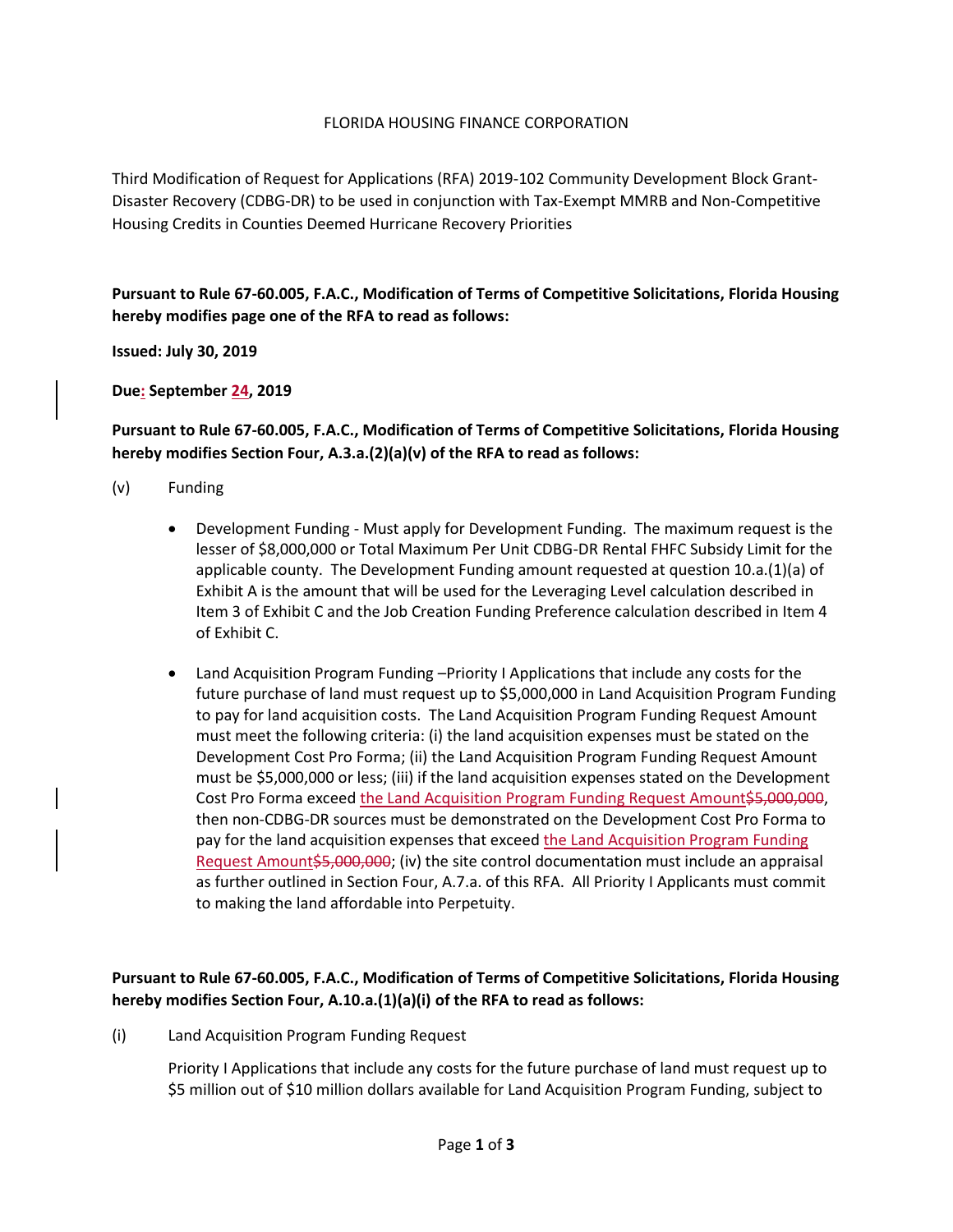appraisal in credit underwriting, in addition to the Development Funding request amount. The Land Acquisition Program Funding Request Amount must meet the following criteria: (i) the land acquisition expenses must be stated on the Development Cost Pro Forma; (ii) the Land Acquisition Program Funding Request Amount must be \$5,000,000 or less; (iii) if the land acquisition expenses stated on the Development Cost Pro Forma exceed the Land Acquisition Program Funding Request Amount\$5,000,000, then non-CDBG-DR sources must be demonstrated on the Development Cost Pro Forma to cover the land acquisition expenses that exceed the Land Acquisition Program Funding Request Amount\$5,000,000; (iv) the site control documentation must include an appraisal as further outlined in Section Four, A.7.a. of this RFA. If the Land Acquisition Program Funding is depleted and eligible Priority I Applications remain, Priority I Applications may be fully funded from Development Program Funding, if (i) the total request in funding is \$8 million or less, and (ii) enough funding remains in the Development Program Funding to fully fund the Application.

# **Pursuant to Rule 67-60.005, F.A.C., Modification of Terms of Competitive Solicitations, Florida Housing hereby modifies Section Four, A.10.a.(1)(c) of the RFA to read as follows:**

(c) Additional adjustments, if applicable

During the scoring process, if the Applicant states a request amount that is greater than the amount the Applicant is eligible to request, the Corporation will reduce the amount down to the maximum amount the Applicant is eligible to request. The Applicant's request amount will be reviewed for compliance with the per unit limit and per Development limit, as well as its contribution to the percentage of Total Development Cost limitation below.

If a reduction in the request amount is needed and a funding shortfall is created in either the Construction and/or the Permanent Analysis of the Applicant's Development Cost Pro Forma, the amount of the adjustment(s), to the extent needed and possible, will be offset by increasing the deferred Developer fee up to the maximum eligible amount as provided below.

# **Pursuant to Rule 67-60.005, F.A.C., Modification of Terms of Competitive Solicitations, Florida Housing hereby modifies Section Four, A.10.a.(3)(a) of the RFA to read as follows:**

(a) Corporation-Issued MMRB Request Amount

State the amount of Corporation-Issued MMRB it is requesting. The MMRB Request amount must be in increments of \$5,000. The Corporation will make any necessary adjustment by rounding up to the nearest \$5,000.

The Applicant is not required to include any documentation regarding the MMRB in its Application. The necessary documentation that will be required after the Applicant is invited to enter credit underwriting, as well as the credit underwriting process for the MMRB and Non-Competitive Housing Credits is outlined in Exhibit D.